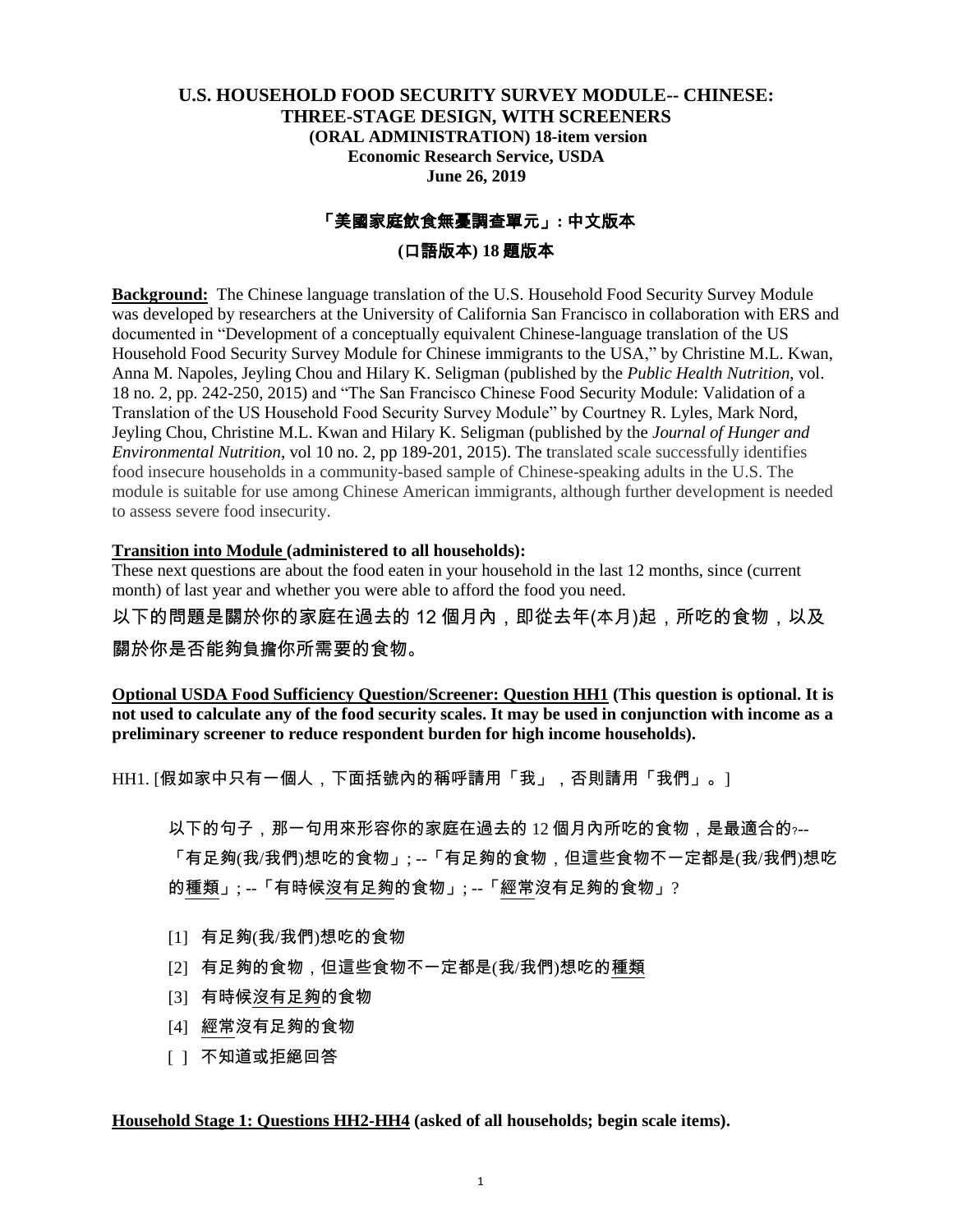[SELECT APPROPRIATE FILL IN PARENTHETICALS DEPENDING ON THE NUMBER OF PERSONS AND NUMBER OF ADULTS IN THE HOUSEHOLD.]

[假如家中只有一個成年人,下面括號內的稱呼請用「我」、「我的」和「你」。假如家中有多於 一個成年人,則用「我們」、「我們的」和「你家人」。]

HH2. 現在,我會讀出幾句句子,這些句子是關於人們的糧食狀況。根據這些句子,請你告訴我 句子中形容的狀況,在過去的 12 個月中,即是從去年(本月)起,是經常發生,有時候發生, 還是從來沒有發生在(你/你家人)身上。

第一句句子是:

「我/我們擔心在有錢去買更多食物之前,所有的食物已經吃完了。」在過去的 12 個月 中,這種情況是經常發生,有時候發生,還是從來沒有發生在(你/你家人)身上呢?

- [ ] 經常發生
- [ ] 有時候發生
- [ ] 從來沒有發生
- [ ] 不知道或拒絕回答
- HH3. 「我/我們購買的食物不夠,而且沒有錢去買更多的食物。」在過去的 12 個月中,這種情 況是經常發生,有時候發生,還是從來沒有發生在(你/你家人)身上呢?
	- [ ] 經常發生
	- [ ] 有時候發生
	- [ ] 從來沒有發生
	- [ ] 不知道或拒絕回答
- HH4. 「(我/我們)無法負擔均衡的飲食。」在過去的 12 個月中,這種情況是經常發生,有時候發 生,還是從來沒有發生在(你/你家人)身上呢?
	- [ ] 經常發生
	- [ ] 有時候發生
	- [ ] 從來沒有發生
	- [ ] 不知道或拒絕回答

**Screener for Stage 2 Adult-Referenced Questions:** If affirmative response (i.e., "often true" or "sometimes true") to one or more of Questions HH2-HH4, OR, response [3] or [4] to question HH1 (if administered), then continue to *Adult Stage 2;* otherwise, if children under age 18 are present in the household, skip to *Child Stage 1,* otherwise skip to *End of Food Security Module.*

**NOTE:** In a sample similar to that of the general U.S. population, about 20 percent of households (45 percent of households with incomes less than 185 percent of poverty line) will pass this screen and continue to Adult Stage 2.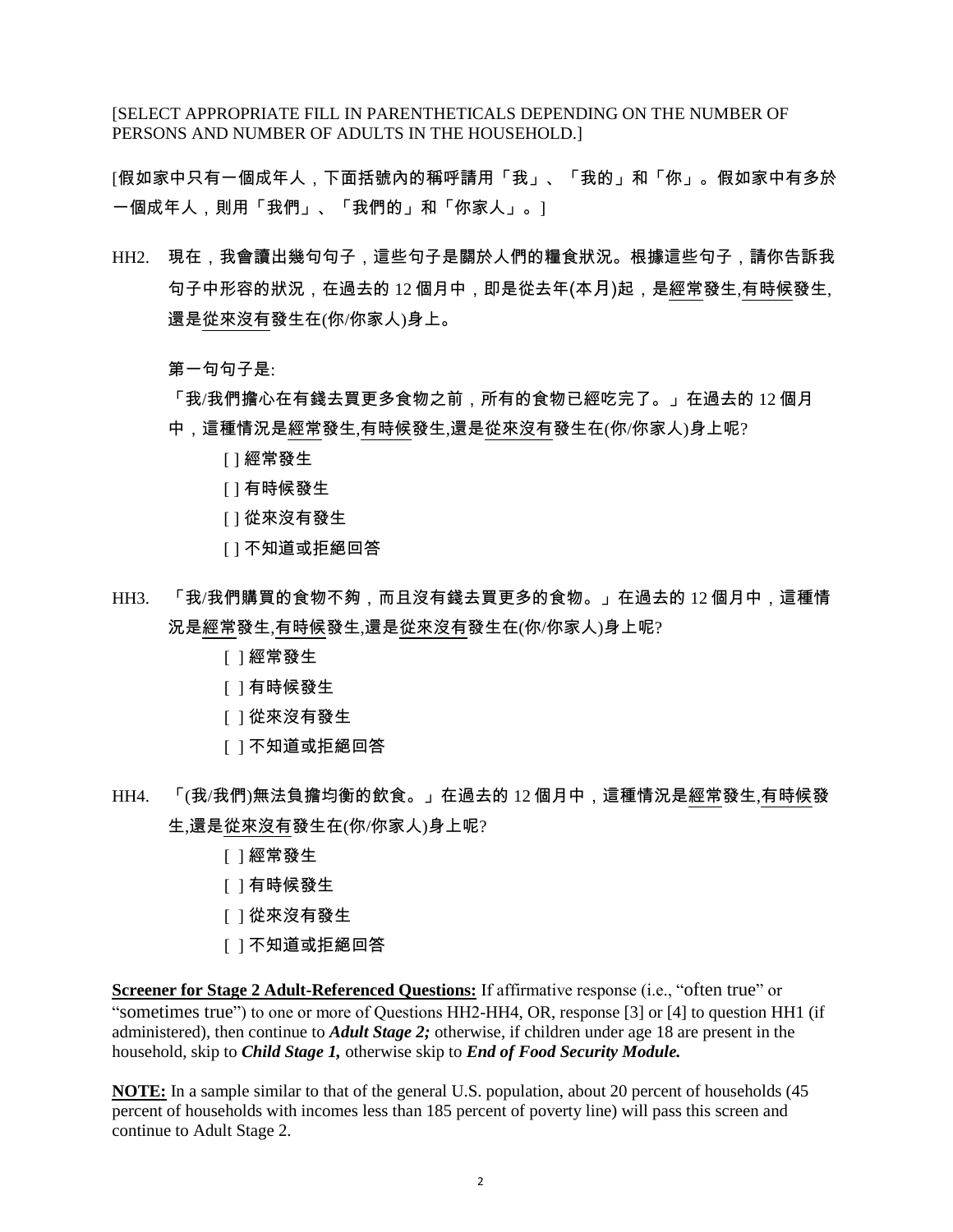**Adult Stage 2: Questions AD1-AD4 (asked of households passing the screener for Stage 2 adultreferenced questions).**

- AD1. 在過去的 12 個月中,即是從去年(本月) 起,(你/你家中的其他成年人),有沒有因為不夠 錢購買食物,而減少食物的份量,或者減少餐數?
	- [ ] 有
	- [ ] 沒有 (跳至AD2)
	- [ ] 不知道 (跳至 AD2)
- AD1a. [假如上一題的答案是「有」,則問這問題] 這種情況多久發生一次?-幾乎每個月,有些月份但不是每個月,還是只是1個月或2個月呢?
	- [ ] 幾乎每個月
	- [ ] 有些月份,但不是每個月
	- [ ] 只是1個月或2個月
	- [ ] 不知道
- AD2. 在過去的 12 個月中,你有沒有因為不夠錢購買食物,而吃得比你該吃的少?
	- [ ] 有
	- [ ] 沒有
	- [ ] 不知道
- AD3. 在過去的 12 個月中,你有沒有因為不夠錢購買食物,而感到飢餓但沒有進食?
	- [ ] 有
	- [ ] 沒有
	- [ ] 不知道
- AD4 .在過去的 12 個月中,你有沒有因為不夠錢購買食物,而導致體重下降?
	- [ ] 有 [ ] 沒有 [ ] 不知道

**Screener for Stage 3 Adult-Referenced Questions:** If affirmative response to one or more of questions AD1 through AD4, then continue to *Adult Stage 3;* otherwise, if children under age 18 are present in the household, skip to *Child Stage 1,* otherwise skip to *End of Food Security Module.*

**NOTE:** In a sample similar to that of the general U.S. population, about 8 percent of households (20) percent of households with incomes less than 185 percent of poverty line) will pass this screen and continue to Adult Stage 3.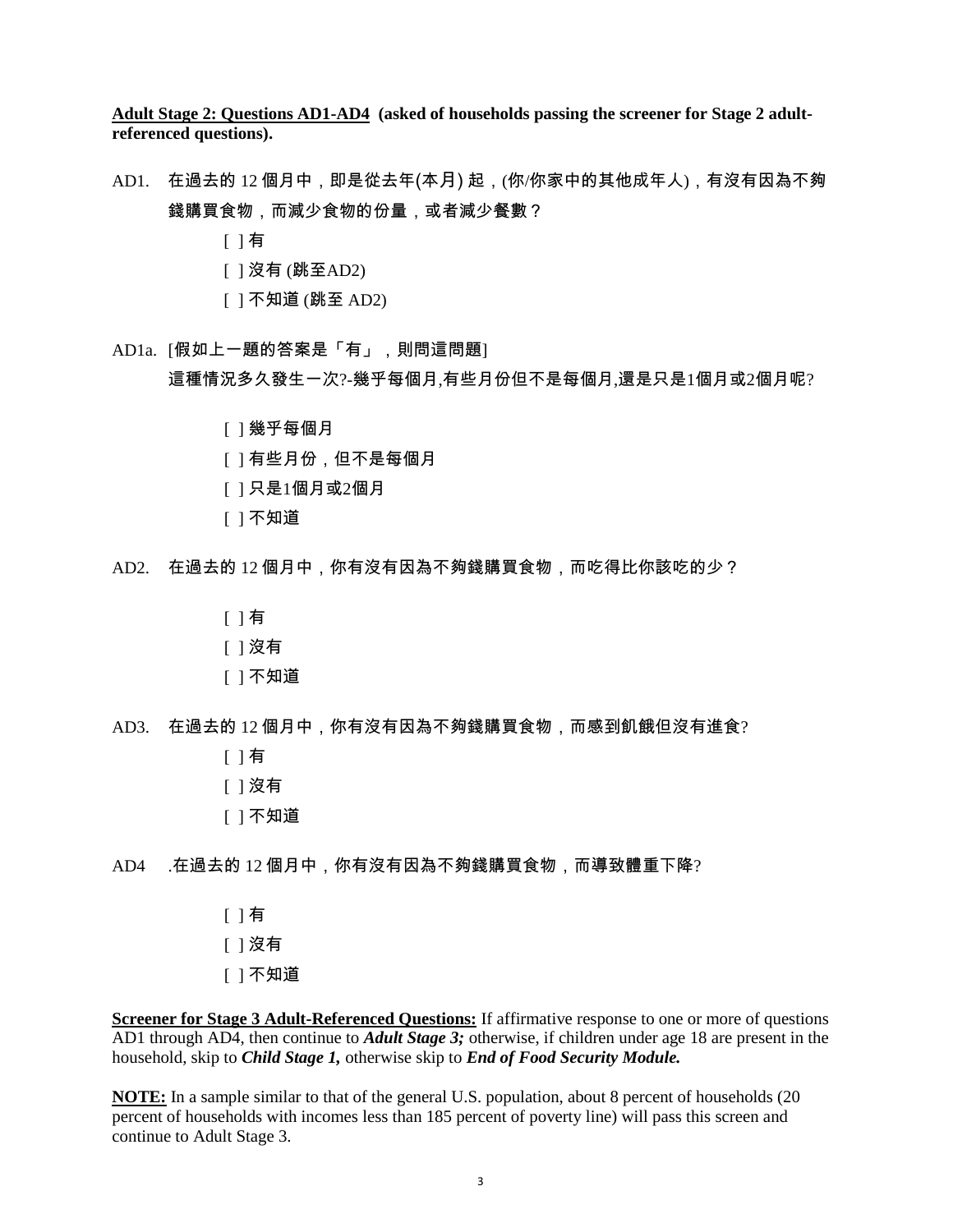**Adult Stage 3: Questions AD5-AD5a (asked of households passing screener for Stage 3 adultreferenced questions).**

AD5. 在過去的 12 個月中,(你/你家中的其他成年人),你有沒有因為不夠錢購買食物,而一整 天沒有進食?

[ ] 有

- [ ] 沒有 (跳至CH1)
- [ ] 不知道 (跳至 CH1)
- AD5a. [假如上一題的答案是「有」,則問這問題] 這種情況多久發生一次?-幾乎每個月,有些月份但不是每個月,還是只是1個月或2個月呢?
	- [ ] 幾乎每個月
	- [ ] 有些月份,但不是每個月
	- [ ] 只是1個月或2個月
	- [ ] 不知道

**Child Stage 1: Questions CH1-CH3 (Transitions and questions CH1 and CH2 are administered to all households with children under age 18)** Households with no child under age 18, skip to *End of Food Security Module.*

SELECT APPROPRIATE FILLS DEPENDING ON NUMBER OF ADULTS AND NUMBER OF CHILDREN IN THE HOUSEHOLD.

**Transition into Child-Referenced Questions:**

現在我們會問你幾句句子,是關於家裏孩子的糧食狀況。 根據這些句子,請你想一想句子中形容 的狀況,在過去的12個月中,是經常發生,有時候發生,還是從來沒有發生在你家中18歲以下的孩子 身上。

- CH1. 「因為(我/我們)快沒有錢買食物,所以(我/我們)唯有依靠幾種便宜的食物來餵(我/我們)小 孩。」在過去的 12 個月中,這種情況是經常發生,有時候發生,還是從來沒有發生在(你/你 家人)身上呢?
	- [ ] 經常發生
	- [ ] 有時候發生
	- [ ] 從來沒有發生
	- [ ] 不知道或拒絕回答
- CH2. 「因為(我/我們)無法負擔均衡的飲食,所以(我/我們)無法用均衡的飲食來餵(我/我們)的小 孩。」

4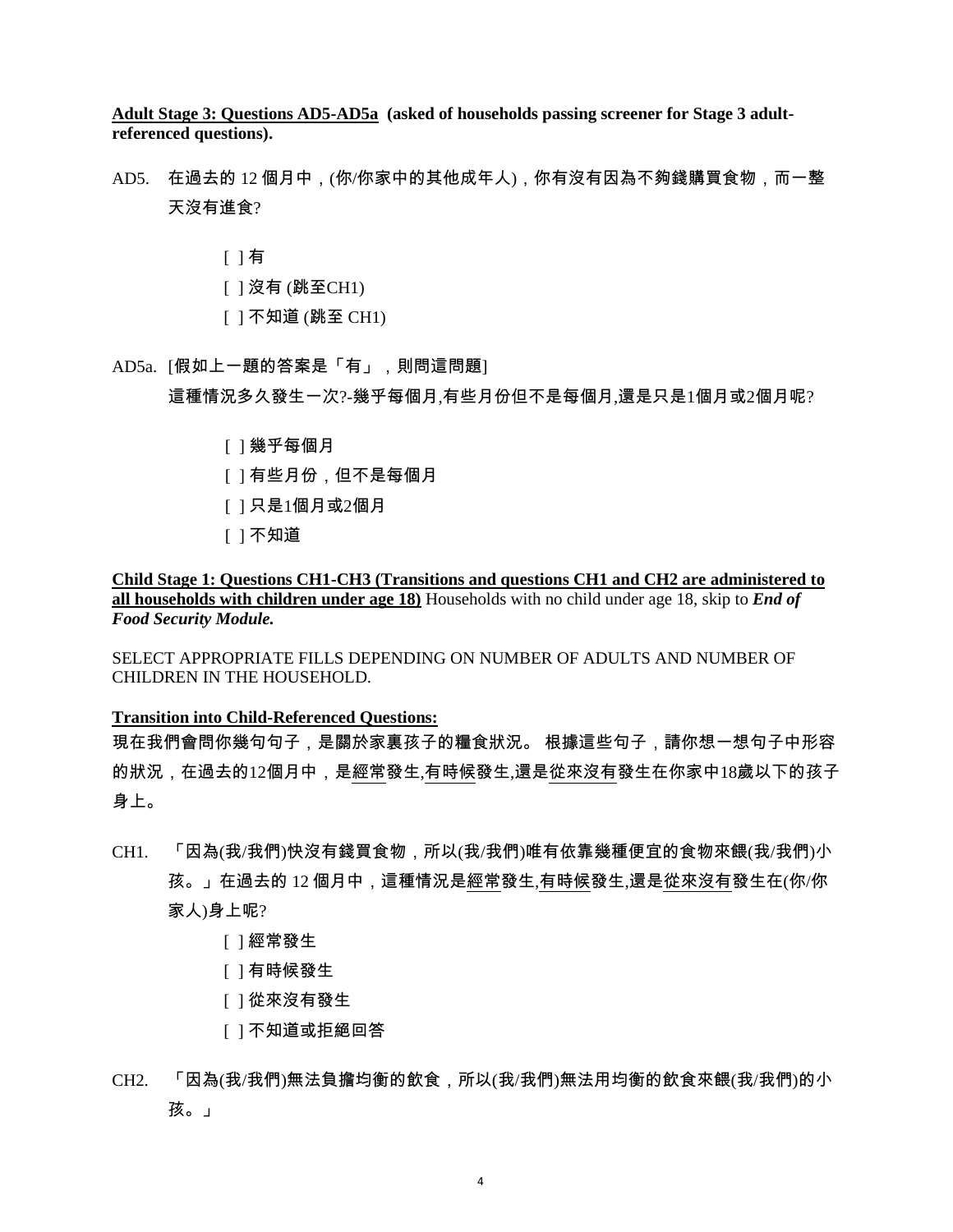在過去的 12 個月中,這種情況是經常發生,有時候發生,還是從來沒有發生在(你/你家人)身 上呢?

- [ ] 經常發生
- [ ] 有時候發生
- [ ] 從來沒有發生
- [ ] 不知道或拒絕回答
- CH3. 「因為(我/我們)無法負擔足夠的食物,所以(我/我們)的小孩吃得不夠。」在過去的 12 個 月中,這種情況是經常發生,有時候發生,還是從來沒有發生在(你/你家人)身上呢?
	- [ ] 經常發生
	- [ ] 有時候發生
	- [ ] 從來沒有發生
	- [ ] 不知道或拒絕回答

**Screener for Stage 2 Child Referenced Questions:** If affirmative response (i.e., "often true" or "sometimes true") to one or more of questions CH1-CH3, then continue to *Child Stage 2;* otherwise skip to *End of Food Security Module.*

**NOTE:** In a sample similar to that of the general U.S. population, about 16 percent of households with children (35 percent of households with children with incomes less than 185 percent of poverty line) will pass this screen and continue to Child Stage 2.

#### **Child Stage 2: Questions CH4-CH7 (asked of households passing the screener for stage 2 childreferenced questions).**

**NOTE:** In Current Population Survey Food Security Supplements, question CH6 precedes question CH5.

- CH4. 在過去的 12 個月中,即是從去年(本月)起,你有沒有因為不夠錢購買食物,而減少(你小 孩/任何一個小孩)的食物份量?
	- [ ] 有
	- [ ] 沒有
	- [ ] 不知道
- CH5. 在過去的 12 個月中,有沒有因為你不夠錢購買食物,而導致(小孩的姓名/任何一個小孩) 的用餐次數減少了?

[ ] 有

- [ ] 沒有(跳至CH6)
- [ ] 不知道(跳至 CH6)

CH5a. [假如上一題的答案是「有」,則問這問題]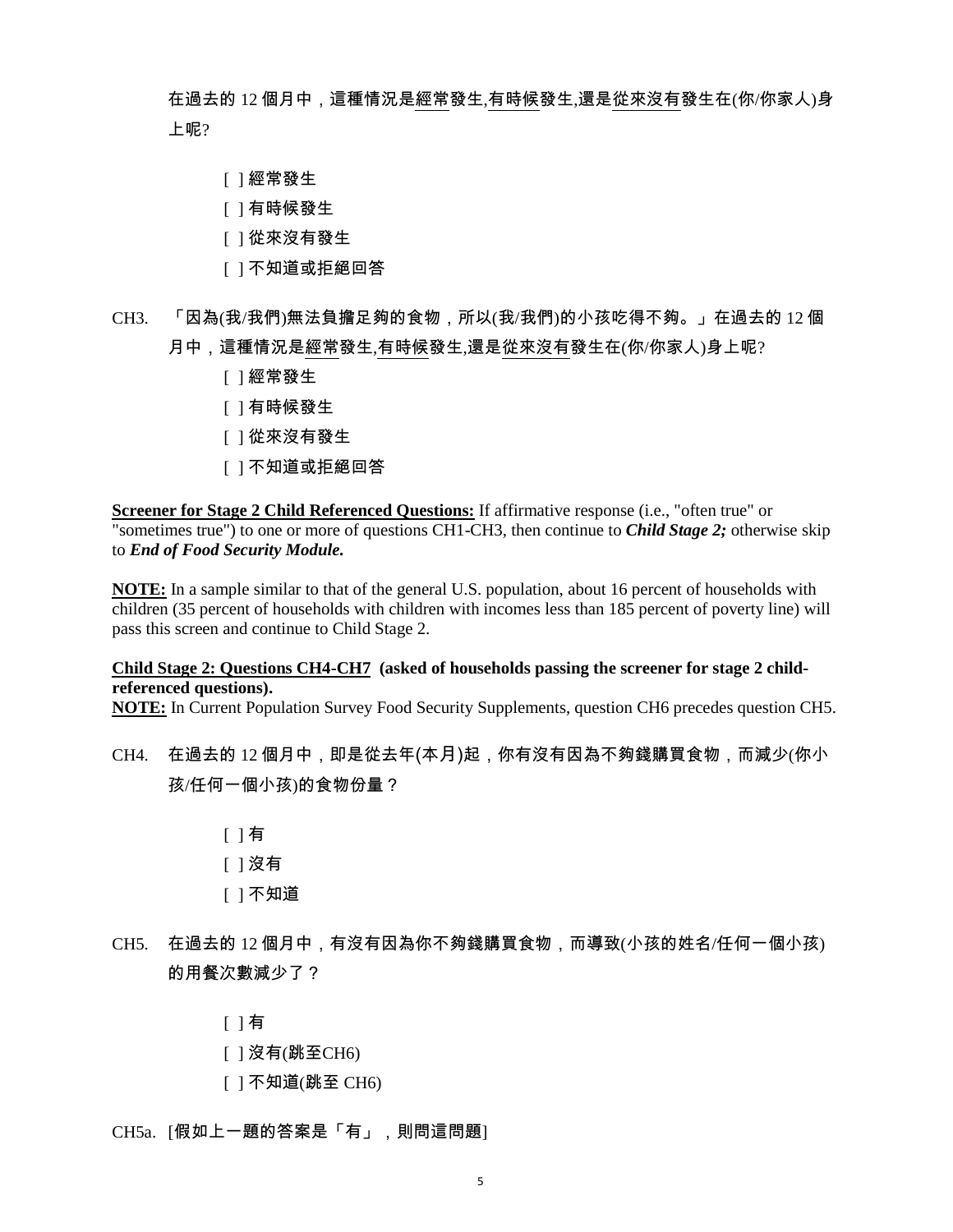這種情況多久發生一次?-幾乎每個月,有些月份但不是每個月,還是只是1個月或2個月呢?

- [ ] 幾乎每個月
- [ ] 有些月份,但不是每個月
- [ ] 只是1個月或2個月

CH6. 在過去的 12 個月中,有沒有(你/你們)的小孩感到飢餓,但是你無法負擔更多的食物?

- [ ] 有
- [ ] 沒有
- [ ] 不知道
- CH7. 在過去的 12 個月中,有沒有因為你不夠錢購買食物,而導致(小孩的姓名/任何一個小孩) 一整天沒有進食?
	- [ ] 有
	- [ ] 沒有
	- [ ] 不知道

## **END OF FOOD SECURITY MODULE**

### 「飲食無憂調查單元」結束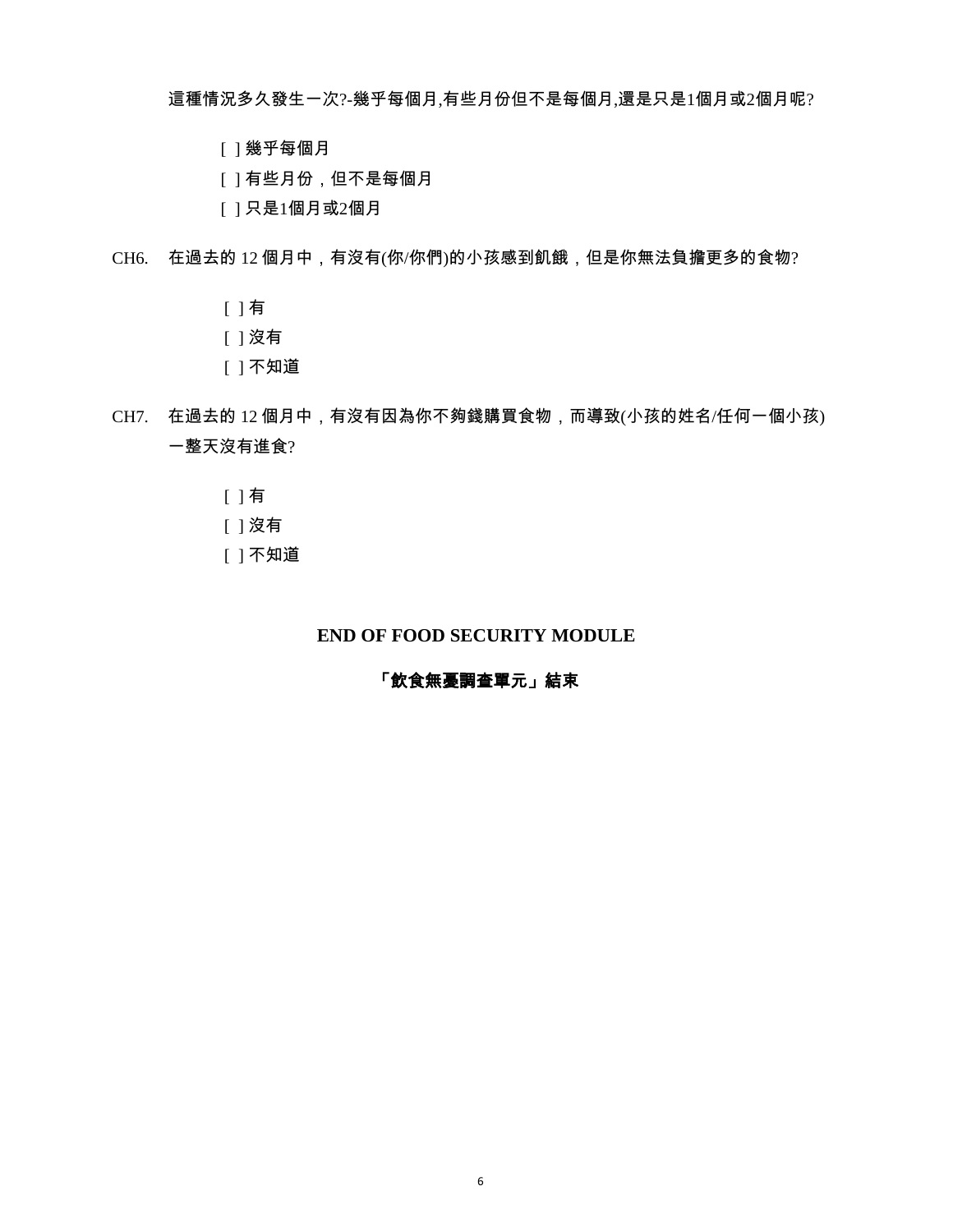# **USER NOTES**

## **(1) Coding Responses and Assessing Household Food Security Status:**

Following is a brief overview of how to code responses and assess household food security status based on various standard scales. For detailed information on these procedures, refer to the *Guide to Measuring Household Food Security, Revised 2000,* and *Measuring Children's Food Security in U.S. Households, 1995-1999.* Both publications are available from the ERS Food Security in the United States web pages.

Responses of "有," "經常發生," "有時候發生," "幾乎每個月," and "有些月份, 但不是每個月" are coded as affirmative. The sum of affirmative responses to a specified set of items is referred to as the household's raw score on the scale comprising those items.

- Questions HH2 through CH7 comprise the U.S. Household Food Security Scale (questions HH2 through AD5a for households with no child present). Specification of food security status depends on raw score and whether there are children in the household (i.e., whether responses to child-referenced questions are included in the raw score).
	- o For households with one or more children:
		- Raw score zero—High food security
		- Raw score 1-2—Marginal food security
		- Raw score 3-7—Low food security
		- Raw score 8-18—Very low food security
	- o For households with no child present:
		- Raw score zero—High food security
		- Raw score 1-2—Marginal food security
		- Raw score 3-5—Low food security
		- Raw score 6-10—Very low food security

Households with high or marginal food security are classified as food secure. Those with low or very low food security are classified as food insecure.

- Questions HH2 through AD5a comprise the U.S. Adult Food Security Scale.
	- Raw score zero—High food security among adults
	- Raw score 1-2—Marginal food security among adults
	- Raw score 3-5—Low food security among adults
	- Raw score 6-10—Very low food security among adults
- Questions HH3 through AD3 comprise the six-item Short Module from which the Six-Item Food Security Scale can be calculated.
	- Raw score 0-1—High or marginal food security (raw score 1 may be considered marginal food security, but a large proportion of households that would be measured as having marginal food security using the household or adult scale will have raw score zero on the six-item scale)
	- Raw score 2-4—Low food security
	- Raw score 5-6—Very low food security
- Questions CH1 through CH7 comprise the U.S. Children's Food Security Scale.